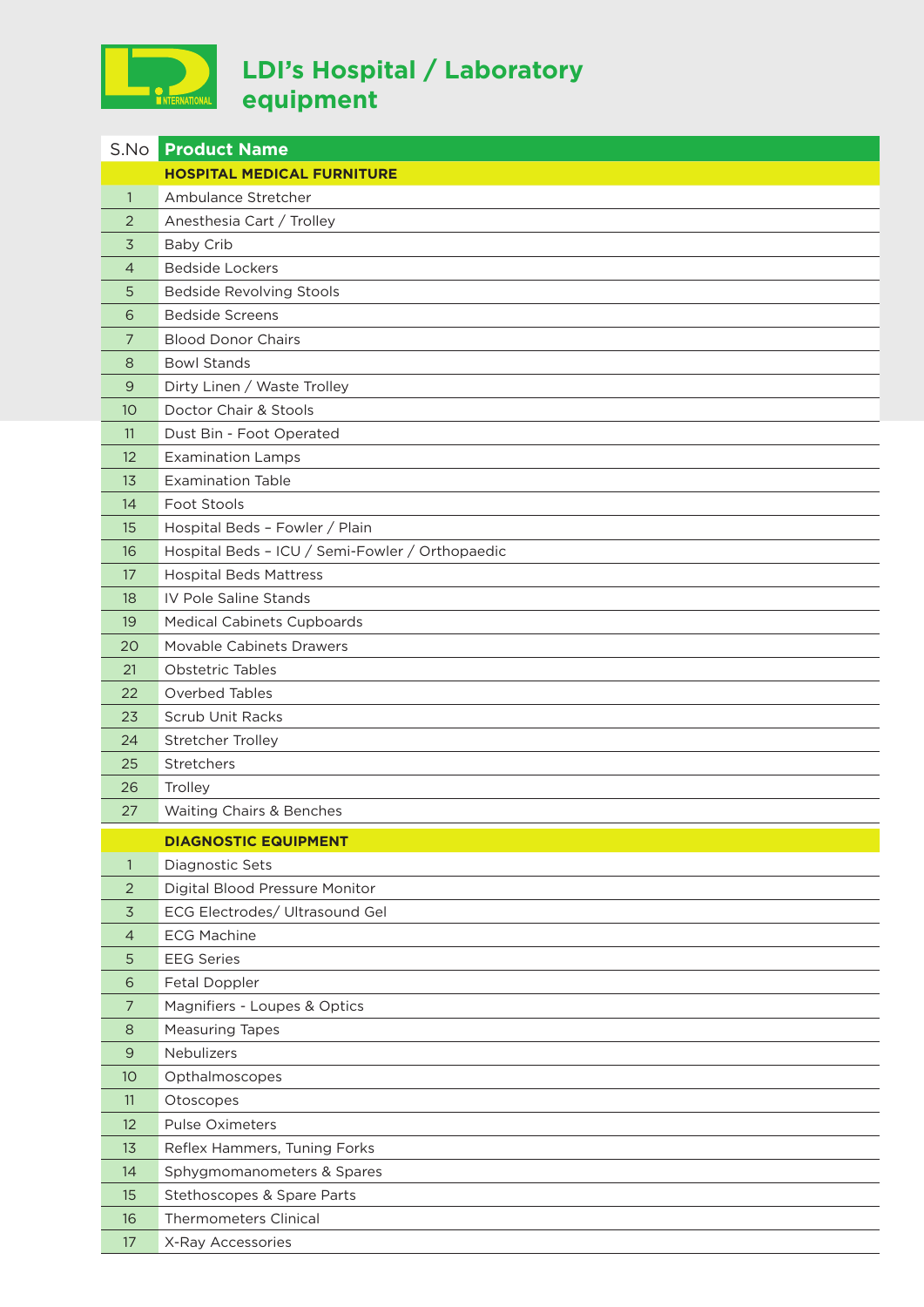|                   | <b>HEIGHT &amp; WEIGHT SCALES</b>                    |
|-------------------|------------------------------------------------------|
| $\mathbf{1}$      | <b>Baby Weighing Scales</b>                          |
| 2                 | <b>Height Measuring Scales</b>                       |
| 3                 | <b>Measuring Tapes</b>                               |
| 4                 | Spring and Hook Scales                               |
| 5                 | <b>Weighing Scales</b>                               |
| 6                 | <b>Wheel Chair Scales</b>                            |
|                   |                                                      |
|                   | <b>GYNECOLOGICAL, INFANT CARE PRODUCTS</b>           |
| $\mathbf{1}$<br>2 | Infusion set, all kinds<br>Scalp vein infusion set   |
|                   |                                                      |
| 3                 | Scalp vein set 0.5 mm = 25G                          |
| 4                 | Scalp vein set 0.6 mm = 23G                          |
| 5                 | Scalp vein set 0.8 mm = 21G                          |
| 6                 | Scalp vein set 1.1 mm = 19G                          |
| 7                 | Transfusion set, all kinds                           |
|                   | OT EQUIPMENT AND ICU EQUIPMENT                       |
| $\mathbf{1}$      | Anesthesia Machine                                   |
| 2                 | <b>Ceiling Pendants</b>                              |
| 3                 | <b>Electrosurgical Unit</b>                          |
| $\overline{4}$    | Infusion Pump                                        |
| 5                 | OT Lights (Ceiling, Wall mounted, Mobile)            |
| 6                 | OT Tables                                            |
| 7                 | <b>Patient Monitor</b>                               |
| 8                 | Ventilator                                           |
|                   | <b>MEDICAL IMAGING</b>                               |
| 1                 | Mammography System                                   |
| 2                 | <b>Ultrasound Machine</b>                            |
| 3                 | X-Ray Machine                                        |
|                   | <b>EMERGENCY</b>                                     |
| 1                 | Emergency & Recovery Trolley                         |
| 2                 | <b>IV Poles</b>                                      |
|                   |                                                      |
| 3                 | Laryngoscopes                                        |
| 4<br>5            | Reanimation bags & mask<br><b>Resuscitation kits</b> |
| 6                 | Reducers                                             |
| 7                 | Stretchers                                           |
| 8                 | Suction Unit (Portable)                              |
| $\mathsf{9}$      | Orthopedics                                          |
|                   |                                                      |
|                   | <b>SUCTION MACHINE</b>                               |
| 1                 | High Vacuum Suction Machines                         |
| 2                 | Mobile Suction Unit                                  |
| 3                 | <b>Portable Suction Units</b>                        |
| 4                 | <b>Suction Units Manual</b>                          |
|                   | <b>HOSPITAL HOLLOWARE</b>                            |
| $\mathbf{1}$      | Bed Pans - Stainless Steel                           |
| 2                 | Bowls & Basins - Stainless Steel                     |
| 3                 | Bucket with Cover - Stainless Steel                  |
| 4                 | Catheter Tray                                        |
| 5                 | Douche Can - Stainless Steel                         |
| 6                 | Dressing Jars and Drums                              |